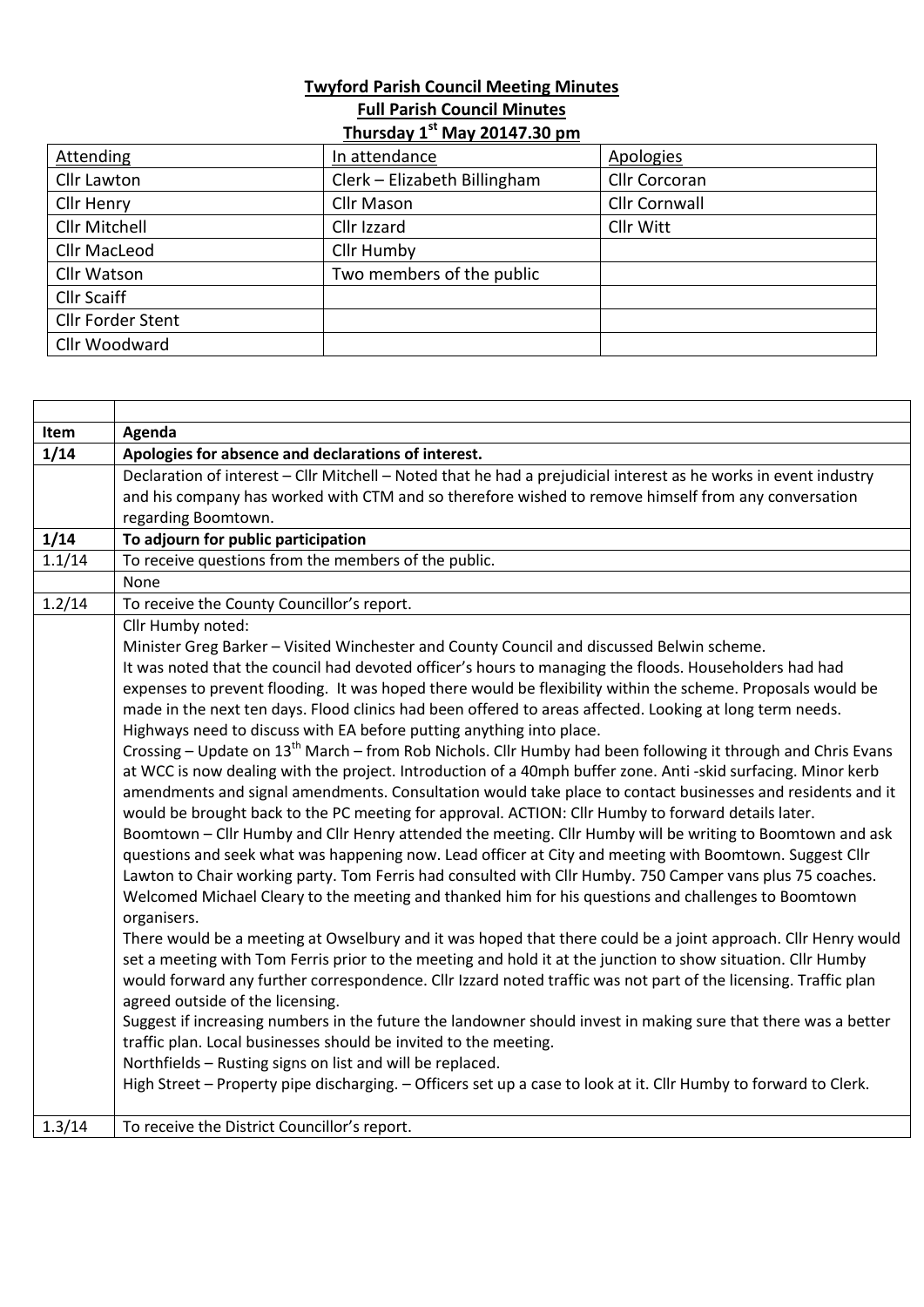|        | Cllr Mason - Had attended the briefing for new hospital - reduction in Winchester beds. Asked how Ambulance                                |
|--------|--------------------------------------------------------------------------------------------------------------------------------------------|
|        | service will cope and feel that they will not.                                                                                             |
|        | Electoral Review - Allegedly there would be a reduction from 57 - 42 councillors.                                                          |
|        | Police and Crime board had met in Petersfield. There would be cuts in Police numbers.                                                      |
|        | Precept increase 1.9% for policing. Vacancy to the committee and Cllr Mason would be questioning committee                                 |
|        | on any new candidate's dedication to the role.                                                                                             |
|        | SDNP briefing went well.                                                                                                                   |
|        | Twyford APM 28 <sup>th</sup> May                                                                                                           |
|        | AGM Thursday 15 <sup>th</sup> May.                                                                                                         |
|        | Cllr Izzard and Cllr Henry were also present.                                                                                              |
| 2/14   | <b>Councillors questions</b>                                                                                                               |
|        | Item 90/13 - Cllr Scaiff - Footpath - Hockley to Twyford Moors particularly the section from Manor Farm to                                 |
| 2.1/14 | Twyford Moors. The footway had disappeared.                                                                                                |
|        | ACTION: To write to HCC to ask to clean and restore the footpath. Clerk and Cllr Henry. Reported but no                                    |
|        | feedback. Cllr Humby would look into the situation - Twyford Moors to Manor Farm                                                           |
| 3/14   | To approve the Minutes of the meeting held on 27 <sup>th</sup> February 2014                                                               |
|        | RESOLVED to accept as a true copy - Proposed by Cllr Forder Stent and Cllr Mitchel.                                                        |
| 4/14   | Matters arising from these minutes (not on the agenda)                                                                                     |
|        | On the agenda                                                                                                                              |
| 5/14   | To receive minutes from the Planning committee on 3rd April 2014                                                                           |
|        | Did not have a quorum at the meeting so Cllr Mitchell asked the Council to ratify he notes and decisions of                                |
|        | the meeting. RESOLVED to accept.                                                                                                           |
| 6/14   | To receive the minutes from the Recreation committee.                                                                                      |
| 6.1/14 | The Committee met on the $17th$ April 2014 – Report of the meeting.                                                                        |
|        | The Council accepted the minutes of the meeting.                                                                                           |
| 6.2/14 | To consider the request for the Forest School use the Pavilion.                                                                            |
|        | Cllr Watson gave background.                                                                                                               |
|        | Application By Catherine Hutchinson (ex leader of playgroup) for use of Hunters Park for proposed Forest School                            |
|        | drop off and collection point. SW and WL consulted with playgroup Chair and treasurer over the concern for                                 |
|        | competition to the playgroup. Playgroup cannot afford to run forest school themselves and see it running                                   |
|        | in addition to playgroup, with low risk to playgroup numbers of attendees.  Playgroup had no objection to                                  |
|        | Forest School use of Hunters Park.                                                                                                         |
|        | This was not discussed at the Recreation Meeting. RESOLVED to give the Forest School access to Hunter Park in                              |
|        | principle.                                                                                                                                 |
|        | It was suggested that they could be invited to the next meeting to discuss needs of Hunters Park and the                                   |
|        | Pavilion. ACTION: Cllr Watson to invite to the meeting.                                                                                    |
| 6.3/14 | To consider the application from Ballard's Close and Twyford St Mary's PTA to support                                                      |
|        | an application for £3000 to the open space fund for the improvements to the play equipment.                                                |
|        | Cllr Lawton explained the background. Trim Trail. RESOLVED to approve the application                                                      |
|        | ACTION: clerk to contact.                                                                                                                  |
| 6.4/14 | To consider to make an application for £2,200 to purchase the Amsterdam table tennis table with                                            |
|        | an additional cost for grasscrete at each end.                                                                                             |
|        | RESOLVED to APPROVE - Proposed by Cllr Henry and seconded by Cllr Lawton                                                                   |
|        | Possible location in the old Bouls area by the tennis courts.                                                                              |
| 6.5/14 | To confirm the proposal for a picket fence at the Pavilion for £880                                                                        |
|        | Cllr Lawton explained the background regarding a safe area for the playgroup.                                                              |
|        | RESOLVED to approve - Proposed by Cllr Watson and seconded by Cllr Lawton                                                                  |
| 6.6/14 | To confirm the agreement on charges for the Playgroup                                                                                      |
|        | Playgroup will be at the Pavilion until the end of the school year in July.                                                                |
| 6.7/14 | Charging a rate of £7 including VAT RESOLVED to AGREE                                                                                      |
|        | To confirm the agreed charge of £500 for the removal of the diseased Ash tree.                                                             |
|        | <b>RESOLVED to agree.</b>                                                                                                                  |
| 7/14   | <b>Finance and Council matters</b>                                                                                                         |
| 7.1/14 | To receive minutes from the Finance committee on 13 <sup>th</sup> March 2014<br>Met on 13 <sup>th</sup> March and minutes were circulated. |
|        |                                                                                                                                            |
| 7.2/14 | To receive an update on the year-end against budget.                                                                                       |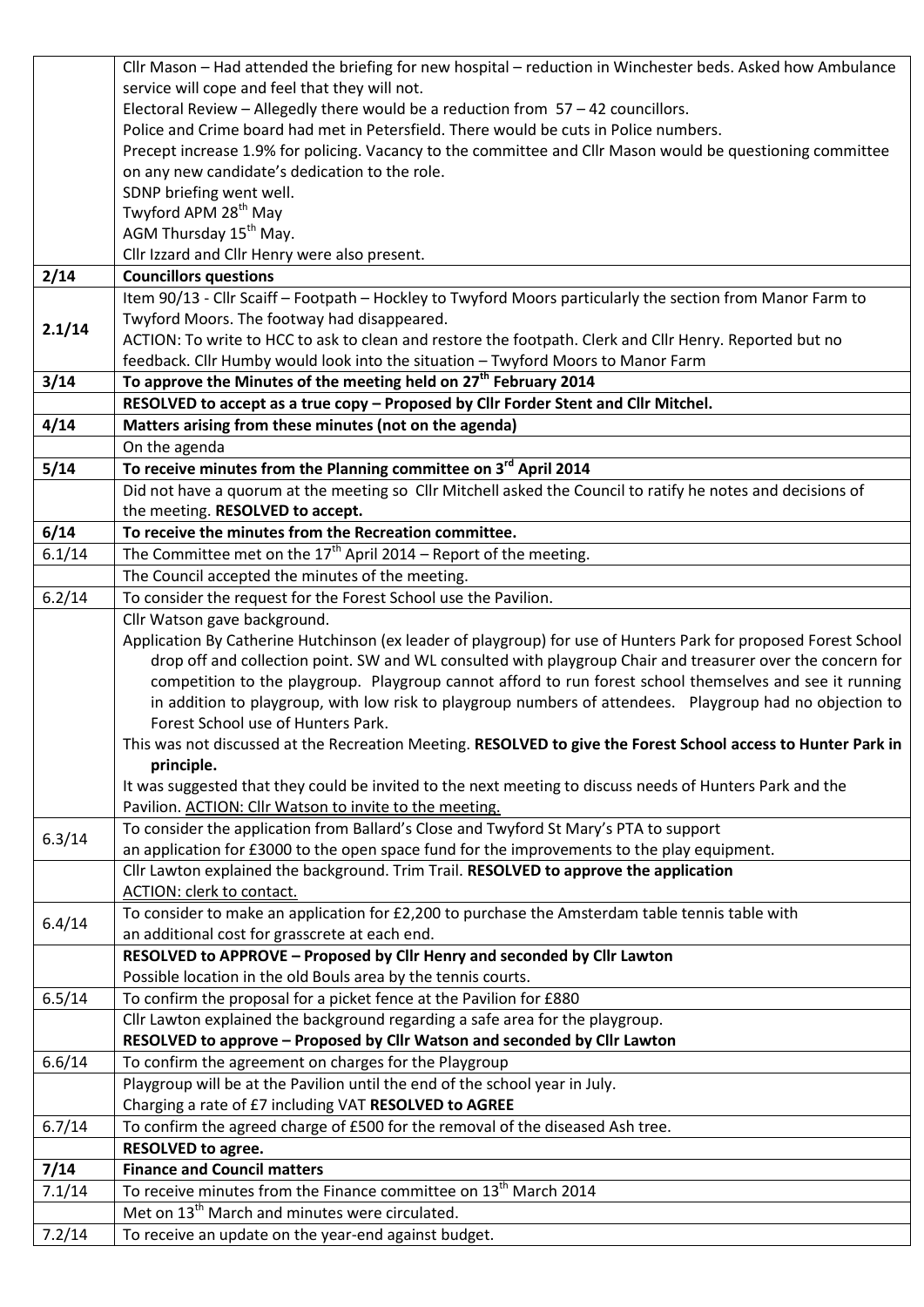|         | Gave out budget sheet and still need to add some accruals. RESOLVED Accounts approved in principle to go to                                                                   |
|---------|-------------------------------------------------------------------------------------------------------------------------------------------------------------------------------|
|         | the Internal Auditor.                                                                                                                                                         |
| 7.3/14  | To agree payments for March and April 2014                                                                                                                                    |
|         | <b>RESOLVED to approve.</b>                                                                                                                                                   |
| 7.4/14  | Update on the new Parish Council website                                                                                                                                      |
|         | The website would be checked for up to date information by Alan Meikle.                                                                                                       |
| 7.5/14  | To note Parish Council vacancy.                                                                                                                                               |
|         | To receive nominations at the APM. Three vacancies.                                                                                                                           |
|         | Cllr Mitchell had looked size of other Parish Councils. Skills set needed especially Neighbourhood Plan.                                                                      |
| 7.6/14  | To consider the cost of £84.95 to repair the notice board on High Street B3335 at Berry Lane.                                                                                 |
|         | <b>RESOLVED to agree.</b>                                                                                                                                                     |
| 7.7/14  | To discuss the effects on traffic in Twyford during the Boomtown Festival                                                                                                     |
|         | Discussed in County Council section.                                                                                                                                          |
| 7.8/14  | To finalise arrangements for the APM                                                                                                                                          |
|         | It was noted that the Clerk needed another printer.                                                                                                                           |
|         | RESOLVED To AGREE for the Clerk to spend up to £150 for a printer.                                                                                                            |
|         | <b>APM</b>                                                                                                                                                                    |
|         | Andy Roberts / EA-had agreed. Times needed - 20 minutes plus questions.                                                                                                       |
|         | Flooding advice - Public feedback and review.                                                                                                                                 |
|         | Council reports                                                                                                                                                               |
|         | Chair's report.                                                                                                                                                               |
|         | It would be advertised on the TIS Website. Noticeboard Facebook.                                                                                                              |
|         | <b>ACTION: Clerk Agenda</b>                                                                                                                                                   |
| 8/14    | <b>Twyford Open Spaces</b>                                                                                                                                                    |
|         | <b>Matters Arising:</b>                                                                                                                                                       |
| 8/14    | Item 60/13 - Meads area - The Footpaths Officer would be meeting with the Clerk after the flood water had                                                                     |
|         | reduced.                                                                                                                                                                      |
|         | Still to meet.                                                                                                                                                                |
| 8.2/14  | To agree the proposal to seek quotations for work at the Meadows - Cllr Corcoran                                                                                              |
|         | RESOLVED To approve the expenditure of £300 for 70 fence posts. Exact position to be agreed.                                                                                  |
| 9/14    | <b>Highways and Footpaths</b>                                                                                                                                                 |
|         | Item 97.1/13 - Footpath clearance - Nurses Path - Clerk to discuss with previous Clerk and to request clearance                                                               |
|         | from Rights of Way - To follow.                                                                                                                                               |
|         | Footpath from High Street to Searle's Hill. Leaves cleared. Bank still littered with branches and it was noted that                                                           |
|         | this was HCC responsibility - ACTION Cllr Humby would follow up.<br>Cables with trees leaning - Residents had contact Southern Electric and not had a response. Trees are HCC |
|         | responsibility. ACTION: Cllr Humby and Cllr Lawton to contact HCC and Tom Waldren. Cllr Lawton to email                                                                       |
| 10/14   | Neighbourhood Plan update                                                                                                                                                     |
|         | Update on the working party - Cllr Lawton                                                                                                                                     |
|         | Technical Committee to meet with Cllr Corcoran.                                                                                                                               |
| 11/14   | <b>Flood update</b>                                                                                                                                                           |
|         | Sandbags had been removed.                                                                                                                                                    |
|         | Parish Hall car park damaged and it would be six weeks before any work can be done.                                                                                           |
|         | Gilbert Room still to be dried out.                                                                                                                                           |
|         | Littlebourne Lodge to car park - it was felt that the ditch should be cleared and drains unblocked. Highways                                                                  |
|         | would discuss any possible work.                                                                                                                                              |
|         | Matters arising from the last meeting:                                                                                                                                        |
| 11.1/14 | 115.2/13 - Update: The Playgroup use of the Pavilion - See Recreation meeting                                                                                                 |
| 12/14   | Cycle path Winchester to Colden Common - Update - Cllr Scaiff                                                                                                                 |
|         | Leisure Cycle route from Winchester to Colden Common not for the foreseeable future.                                                                                          |
|         | Hockley Path waiting for funding.                                                                                                                                             |
|         | ACTION Clerk has asked for SDNP where Twyford fits in the overall scheme. Clerk to follow up letter.                                                                          |
| 13/14   | Correspondence                                                                                                                                                                |